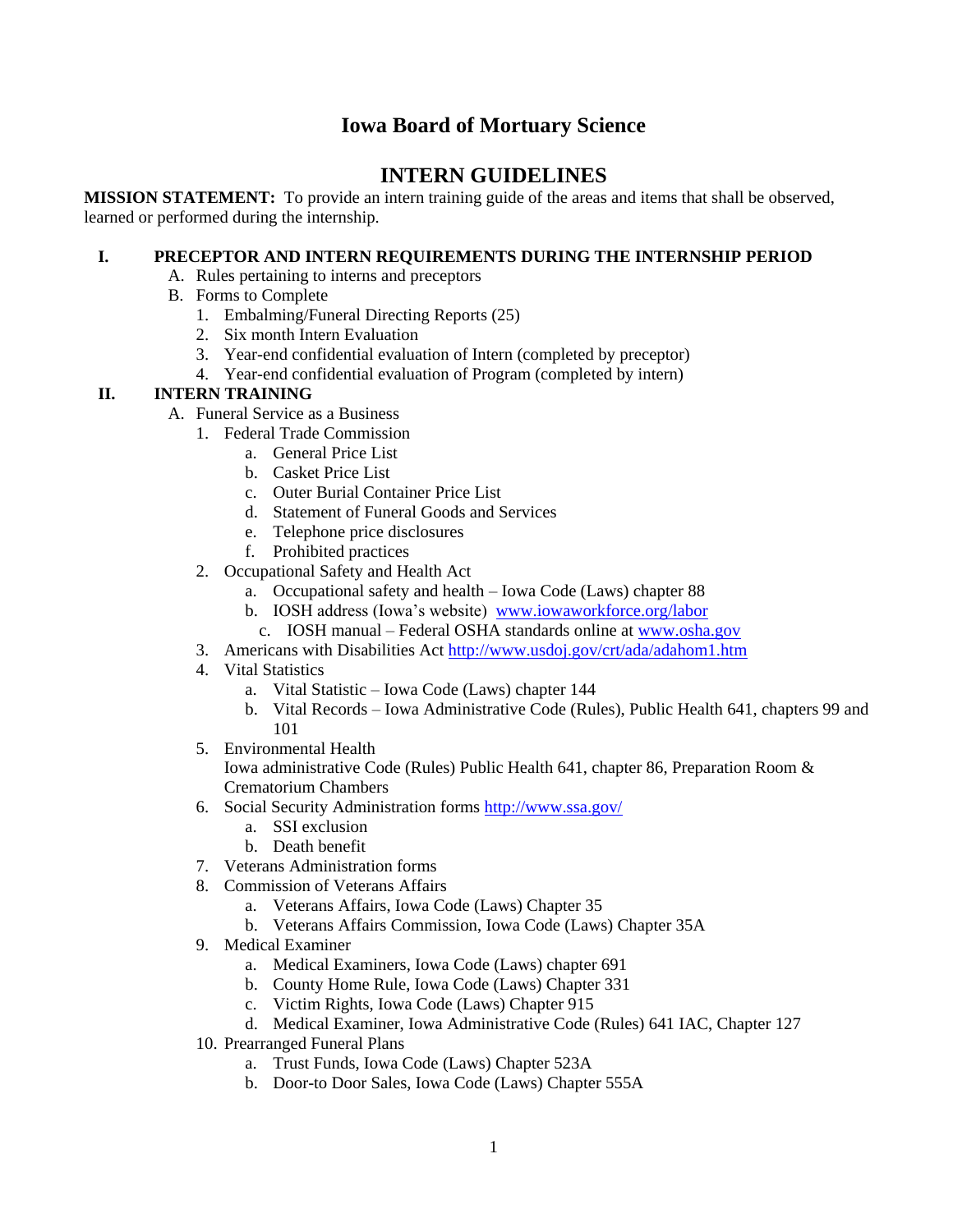- c. Cemetery and Funeral Merchandise and Funeral Services, Iowa Code (Laws) Chapter 523A
- 11. Cemeteries
	- a. Cemetery Management, Iowa Code (Laws) Chapter 566
	- b. Cemetery Regulations, Iowa Code (Laws) Chapter 566A
- 12. Dead Bodies for scientific purposes, Iowa Code (Laws) Chapter 142
- 13. Uniform Anatomical Gifts, Iowa Code (Laws) Chapter 142A
- 14. Funeral Procession Law is in Department of Transportation Iowa Code (Laws) Chapter 321.324A
- B. Technical Training

Perform **25** embalmings of human remains per year of internship.

- a. Removal procedures from residence, institution or accident site
	- 1. Equipment
	- 2. Necessary documentation
	- 3. Universal precautions
	- 4. Assisting family members present
- b. Embalming (including autopsied)
	- 1. Verify permission to embalm
	- 2. Removal from stretcher or cot
	- 3. Placement on preparation table
	- 4. Pre-embalming analysis
	- 5. Bathing, shampooing, disinfecting
	- 6. Setting features
	- 7. Selection of injection and drainage sites
	- 8. Techniques for raising vessels
	- 9. Chemical selections and mixing
	- 10. Injection and drainage methods
	- 11. Embalming machine operation and maintenance
	- 12. Cavity treatment
	- 13. Aspiration techniques
	- 14. Methods of closing incisions
	- 15. Suturing techniques
	- 16. Restorative techniques
- c. Preparing remains for viewing
	- 1. Dressing
	- 2. Cosmetizing
	- 3. Casketing
- d. Preparing remains for cremation
	- 1. Contact Medical Examiners
	- 2. Required cremation forms
	- 3. Crematory requirements
	- 4. Procedures for handling human remains

#### C. Funeral Directing

Assist/direct **25** funerals per year of internship

- a. Service and merchandise selection
	- 1. Be familiar with the merchandise offered by the funeral home
	- 2. Be familiar with service options available to client families
	- 3. Be familiar with the credit policies of the funeral home
- b. Make funeral arrangements
	- 1. Complete arrangement paperwork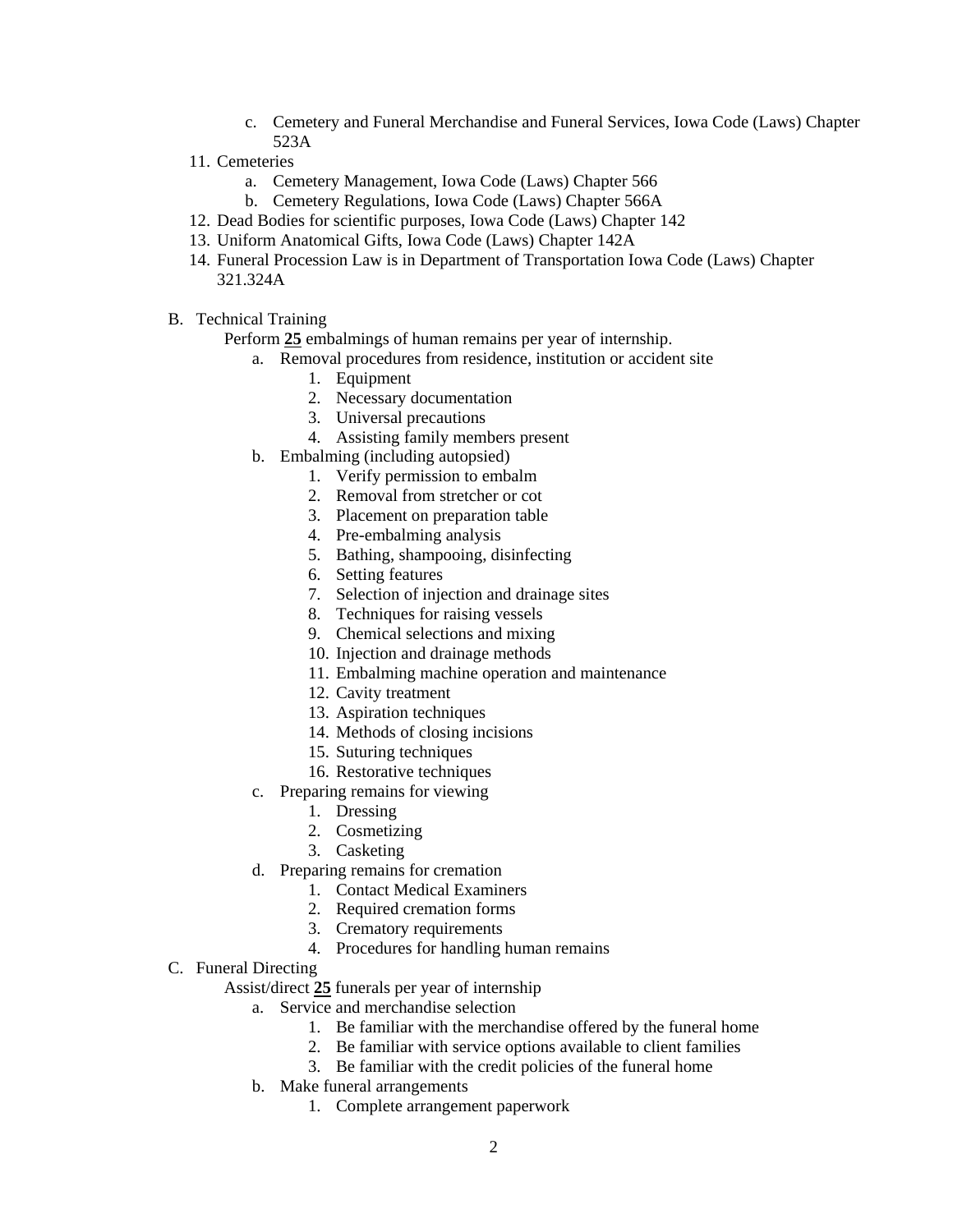- 2. Contact ministers
- 3. Contact cemeteries/crematories
- 4. Contact outer burial container provider
- 5. Contact florist
- 6. Contact musicians
- 7. Contact vocalists
- 8. Complete obituaries
- c. Conduct funerals
	- 1. Clean the chapel, family room, foyer, vehicles and garage
	- 2. Set up floral arrangements
	- 3. Set up register book
	- 4. Prepare memorial folders
	- 5. Assess special needs
	- 6. Assess clergy needs
	- 7. Greet funeral attendees
	- 8. Assist casket bearers
	- 9. Prepare for funeral procession
	- 10. Drive a vehicle in procession
	- 11. Assist at graveside committal
	- 12. Transport flowers
	- 13. Care for funeral attendees at cemetery
	- 14. Complete aftercare follow-up for client families

### **III. STATE LAWS AND RULES RELATING TO FUNERAL SERVICE**

- A. Funeral Directing, Mortuary Science and Cremation
	- Board of Mortuary Science Iowa Code (Laws), Chapter 156
		- 1. Definitions
		- 2. Provision of services
		- 3. Persons excluded
		- 4. Eligibility requirements
		- 5. Funeral directors
		- 6. Internships
		- 7. Student practicum
		- 8. Revocation of license to practice mortuary science
		- 9. Inspection
		- 10. Funeral directors solicitation of business exceptions penalty
		- 11. Certificate of national board in lieu of examination
		- 12. Funeral establishment and cremation establishment license
		- 13. Funeral establishments and cremation establishments license required discipline, violations, and penalties
		- 14. Unlicensed practice injunctions, civil penalties, consent agreements
- B. Administrative and Regulatory Authority for the Board of Mortuary Science Iowa Administrative Code Rules, 645 – Chapter 4
	- 1. Definitions
	- 2. Purpose of board
	- 3. Organization of board and proceedings
	- 4. Official communications
	- 5. Office hours
	- 6. Public meetings
	- 7. Licensure by reciprocal agreement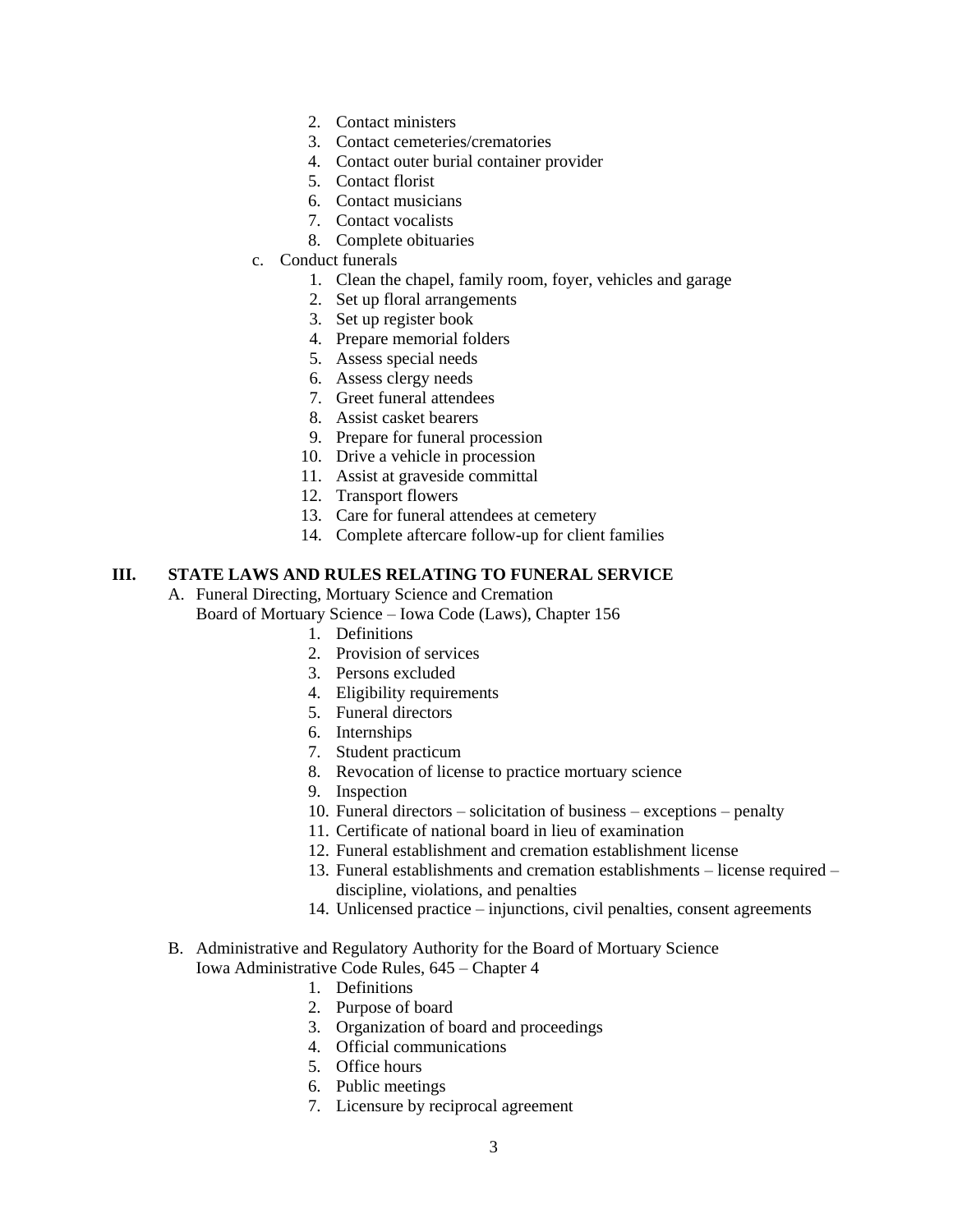- 8. Duplicate certificate or wallet card
- 9. Reissue certificate or wallet card
- 10. 10 License denial
- 11. Audit of continuing education report
- 12. Automatic exemption
- 13. Grounds for disciplinary action
- 14. Continuing education exemption for disability or illness
- 15. Order for physical, mental, or clinical competency examination or alcohol or drug screening
- 16. Noncompliance rules regarding child support, loan repayment and nonpayment of state debt
- C. Iowa Administrative Code Rules, 645 Chapter 5.9
	- 1. Mortuary science license fees
- D. Iowa Administrative Code Rules, 645 Chapter 100

Board of Mortuary Science – Practice of Funeral Directors, Funeral Estab, and Cremation Estabs

- 1. Definitions
- 2. Funeral director duties
- 3. Permanent identification tag
- 4. Removal and transfer of dead human remains and fetuses
- 5. Burial transit permits
- 6. Preprepartion and embalming activities
- 7. Arranging and directing funeral and memorial ceremonies
- 8. Unclaimed dead human remains for scientific use
- 9. Disinterments
- 10. Cremation of human remains and fetuses
	- a. Record keeping
	- b. Employment of a funeral director by a crematory
	- c. Authorizing person and preneed cremation arrangements
	- d. Authorization to cremate
	- e. Cremation procedures
	- f. Disposition of cremated remains
- E. Iowa Administrative Code Rules, 645 Chapter 101
- Board of Mortuary Science Licensure of Funeral Directors, Funeral Estab, and Cremation Estabs 1. Definitions
	- 2. Requirements for licensure
	- 3. Educational qualifications
	- 4. Examination requirements
	- 5. Internship and preceptor
		- a. Internship
		- b. Preceptorship
	- 6. Student practicum
	- 7. Funeral establishment license or cremation establishment license or both establishment licenses
	- 8. Licensure by endorsement
	- 9. License renewal
	- 10. Renewal of a funeral establishment license or cremation establishment license or both establishment licenses
	- 11. Inactive funeral establishment license or cremation establishment license or both establishment licenses